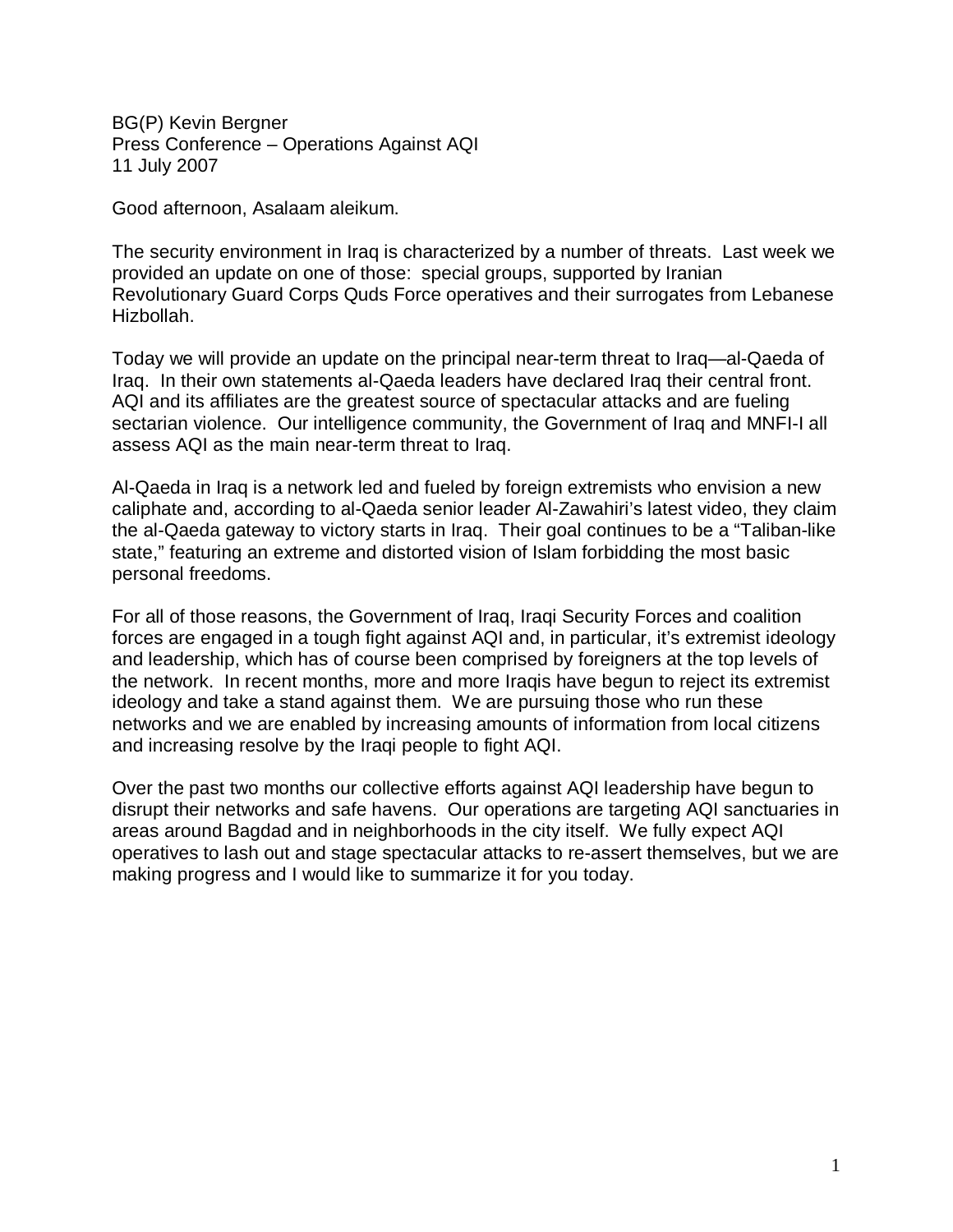

We routinely announce the results of operations as soon as possible after their completion. So, we have previously announced the killing or capture of some of these individual terrorists I will mention today. But, we want to provide a comprehensive sense of the effect our operations are having against their leadership.

AQI organizes itself into both geographic and functional networks. This chart shows the results of some of our operations that have killed or captured 26 high-level al-Qaeda leaders during May and June, along with the positions they held.

- Eleven were emirs who were city or local al-Qaeda leaders
- Seven were facilitators who smuggled foreigners, weapons and money into Iraq
- Five were cell leaders who commanded terrorist units that worked for the emirs
- Three were vehicle-borne improvised explosive devise network leaders

From a geographical perspective we are conducting operations throughout Iraq, with particular effectiveness against al-Qaeda leadership in Mosul and Baghdad -- though we clearly have more work to do in both areas.

In addition to the emirs, facilitators and cell leaders, during this same period, there have been hundreds of other AQI members killed or captured.

Our operations are also impacting al-Qaeda's infrastructure. Last month, we uncovered an al-Qaeda media center near Samarra. The facility, which was not much to look at on the outside, was in fact a major media production and distribution center for al-Qaeda in Iraq. Called the al-Furqan Media Productions by AQI, it produced CD's, DVD's, posters, pamphlets and web-related propaganda products and contained documents clearly identifying AQI's intent to use media as a weapon. The building contained 65 hard drives, 18 thumb drives, over 500 CDs, and 12 stand alone computers.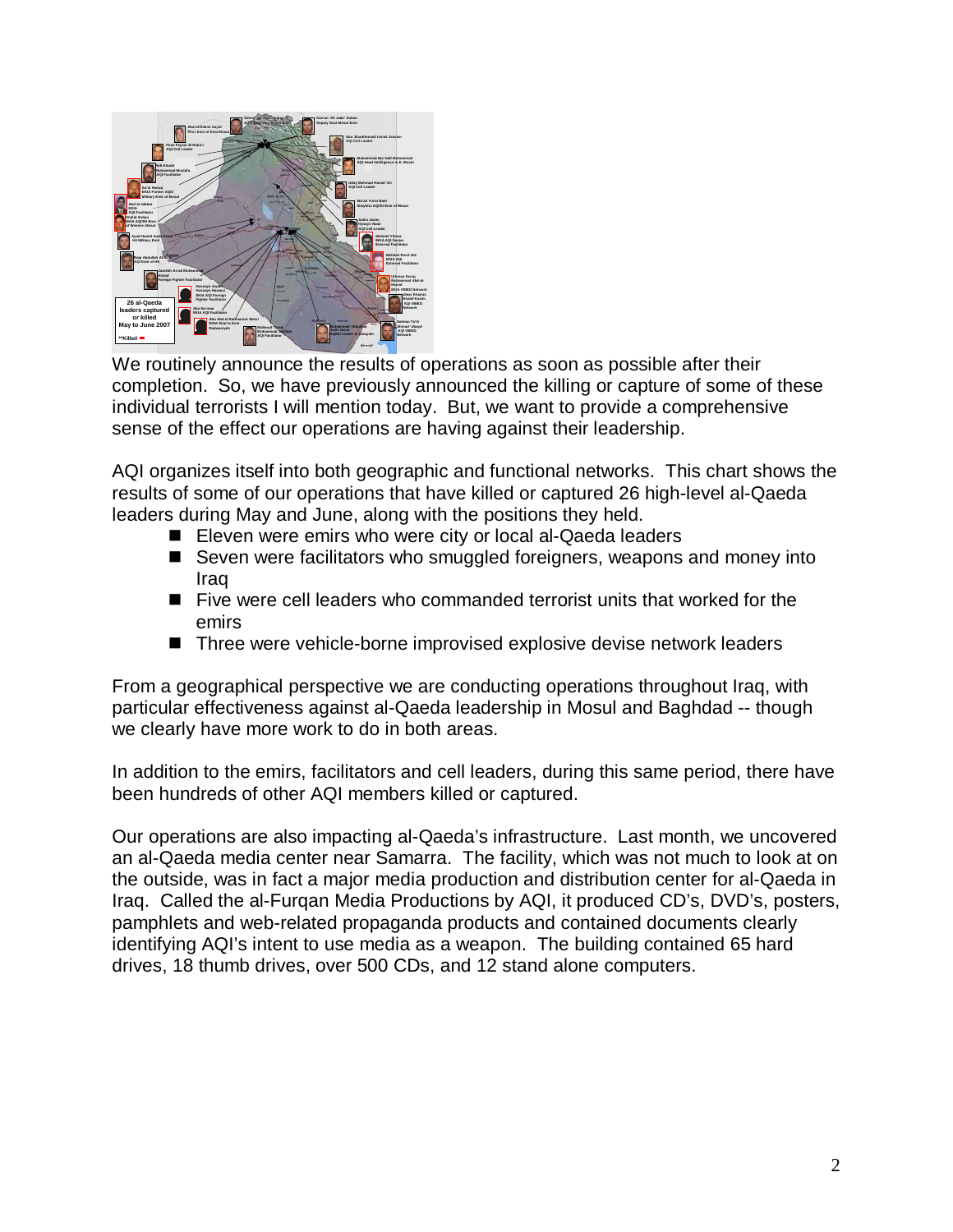

Pictured here is one of the graphics we found on a hard drive. It represents AQI's view of the areas it claimed to control in Iraq in early March. It asserts AQI dominated all of Al Anbar and most of Northern Iraq, which by any measure was clearly not the truth.

| <b>Documents Found</b><br>in Media Center                                                                                                                                                                                                                                                                                                                                                                                                                                                                                                                                                                                                                                                                                                                                                                                                                                                                                                                                                                                                                                                                                                                                                                                                                                                                                                                                                                                                                                                                                                                                                                                                                                                                                                                                                                                                                           |                                                                                                                                                                                                                                                                                                                                                                                                                                                                                                                                                                                                                                                                |                                                                                                                                                                                                                                                                                                                                                                                                                                                                                                                                                                                                                                                                                                                                                                                                                                                                                                                                                                                                                                                                                                                                                                                                                                                                                                                   |
|---------------------------------------------------------------------------------------------------------------------------------------------------------------------------------------------------------------------------------------------------------------------------------------------------------------------------------------------------------------------------------------------------------------------------------------------------------------------------------------------------------------------------------------------------------------------------------------------------------------------------------------------------------------------------------------------------------------------------------------------------------------------------------------------------------------------------------------------------------------------------------------------------------------------------------------------------------------------------------------------------------------------------------------------------------------------------------------------------------------------------------------------------------------------------------------------------------------------------------------------------------------------------------------------------------------------------------------------------------------------------------------------------------------------------------------------------------------------------------------------------------------------------------------------------------------------------------------------------------------------------------------------------------------------------------------------------------------------------------------------------------------------------------------------------------------------------------------------------------------------|----------------------------------------------------------------------------------------------------------------------------------------------------------------------------------------------------------------------------------------------------------------------------------------------------------------------------------------------------------------------------------------------------------------------------------------------------------------------------------------------------------------------------------------------------------------------------------------------------------------------------------------------------------------|-------------------------------------------------------------------------------------------------------------------------------------------------------------------------------------------------------------------------------------------------------------------------------------------------------------------------------------------------------------------------------------------------------------------------------------------------------------------------------------------------------------------------------------------------------------------------------------------------------------------------------------------------------------------------------------------------------------------------------------------------------------------------------------------------------------------------------------------------------------------------------------------------------------------------------------------------------------------------------------------------------------------------------------------------------------------------------------------------------------------------------------------------------------------------------------------------------------------------------------------------------------------------------------------------------------------|
| <b>CONSULTABLE AND INCOME.</b><br>trate of his man air from<br>TALIA (safetti scant delli tel-<br>and all the pitch of the most<br>an held haben authorities<br>the filters: N., Most building, case, the<br><b>Market Care Miller and and</b><br>allow place taxed party and may be cha-<br>ALABAM ATLANTICA<br>a constant and with a statute<br>and pain port to but your<br>the distance of the control and<br><b>School School Street, and I</b><br>that if also it want daily class worked?<br>of international and char-<br>the street is reduced to an internal to do at<br>safted avet 22 hot Avet<br>the transport on people are passed.<br>the M Partiet County of Lab Area 200<br>all wall at fully at a sell and many<br><b>Entrance Constituted business than the dis-</b><br>Max hall at Anico class Audi<br>priced charge to case 1, all man, and<br>Make Lake<br>the country states and continued continued<br>STATISTICS IN A 1990 FOR STREET<br>The military in trainer learn or<br>are feel tools of the wife and is constant.<br>more thanks because and<br>and states at cash and the little<br>of what he theet to set you return<br>and head whatever a distribution<br>Senior and a substitute and a<br>depending a seal and other computations.<br>changed can't can't a select an<br>of seven percent influences in the<br>John J.R., J.P. S.R. Microbellic.<br>low just played just point load side.<br>behalf and final distance behalf<br>a contract of the street<br>and of player and a collection<br>the first contract in the contract<br>but the research and constant with<br>Modell was a dealer of the Modell<br>businessed undergroup that they are you<br>and codes in with an extended and<br>to the distribution of the field and con-<br>to large data call or units affected at a<br>conditioned happiness in the change | سرائد لرخين لرجير<br>Miller - Schulzenball all and<br>ما تقرير معيان من سيبل المليف العنقرية التي تاريها بعيد الميلة<br>a 1427 had at ask deckty started<br>Ashama Printed B. T.<br>المسائر البابزية<br><b><i><u><i><u><b>Rans of American</b></u></i></u></i></b><br>the family dis-<br>10 - Adaptathable R. Inc.<br>14 - Whitework of Audi in<br>مدد تقتلى القنى: ( 16 هزمز برامي)<br>0.441<br><b>ALCAN CONCORD</b><br>CAM<br><b>Rights</b><br>$-0.05$<br><b>North</b><br><b>GUM</b><br><b>Skinnad Streets</b><br><b>Minister Call Line</b><br><b>COLLARS SEAR</b><br>فعالقل المبرارية ركاة<br>A and I will add by the Charles of the A<br>and addition that | <b>AND STA</b><br><b>MAINTANY</b><br>free: Illinois in integrating<br><b>DOM WATER ARCHIVES ON A WALL WALLET</b><br>and the contract of the property and state of the contract of the contract of the contract of<br>he was furnished through behind of a state to an<br>Connection photographical control and connection and con-<br>between after the manufacturer can be interested as<br>affective as sent to many could allow their positions of<br>which will be the process and many through the many case of<br>National and is and a superior of<br>medicated as to large this at the continue four<br>chichicalisty search<br>their constitution of all panels and it looked." It<br><b>ATT MANUAL HANT COMMAND REPORT CONTROL CARDS</b><br>1924 al carton prime and MIN competition cut of<br>better layer later today must have additional based that they is a<br><b>WAS A WATER FOR A CONSTRUCTION</b><br>presentations for an e. o.<br>an ende of their manufacture and additional condition of an end of<br>for the analysis again and look of man both in the company of the<br>and an in the community of the first products<br>better class for the late of an annual control and control and control and con-<br>the primary transaction and control and the form of the primary and the con- |

We also found a sampling of other propaganda documents.

- A letter that gives instructions on how to use the media to get out the AQI message most effectively.
- An al-Qaeda activity report, highlighting car bomb, suicide, missile, mortar, sniping and IED attacks.
- A propaganda poster that encourages filming and distributing videos showing AQI attacks on Coalition Forces.
- And a pamphlet and CD cover of their sniper school.

In all, the media center had the capacity of reproducing 156 CDs in 8 hours and had a fully functioning film studio. This media center, and others like it, play an important role in AQI recruitment efforts in Iraq and around the world.

If you noted on our first slide showing the captured and killed leaders, there's also a group called facilitators. These facilitators -- like Abd al-Jabbar, Mahmud Tarad Muhammad Jarallah and Hussayn Awath Hussayn Hawawi -- recruited and smuggled foreigners into Iraq to conduct terrorism, many of whom become suicide killers. Of special note was a facilitator named Mehmet Yilmaz, also known as Khalid al Turki who we mentioned two weeks ago -- a top smuggler of foreign fighters into Iraq; a veteran against coalition forces in Afghanistan; and a close associate of Khalid Shaikh Muhammad, the mastermind of 9/11.

Last week Iraqi police in Ramadi captured one of these foreign fighter recruits.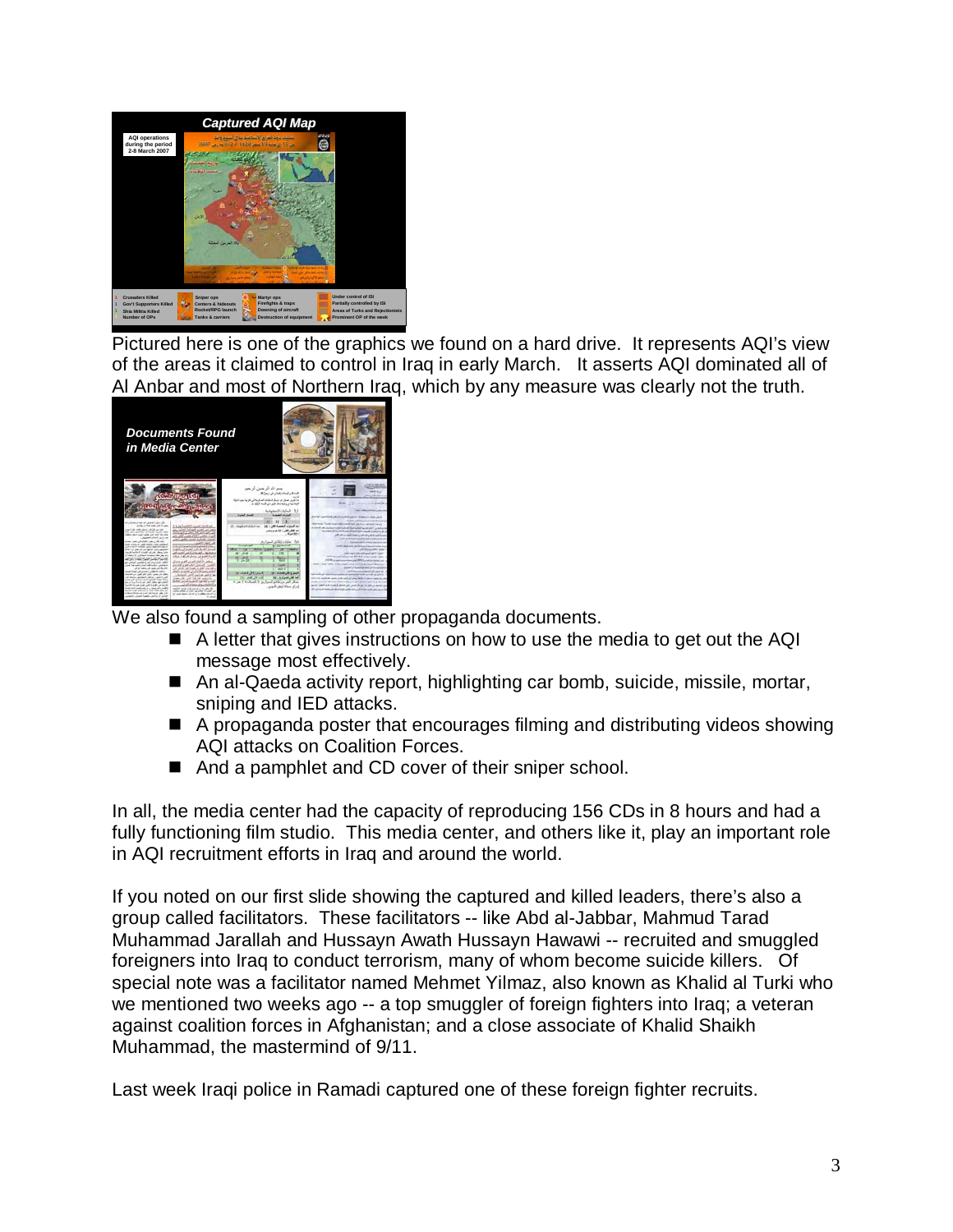He was recruited by a man who attended his mosque to join an AQI unit in Iraq and kill coalition forces after listening to radical messages on cassette tapes and becoming interested in jihad. He was given the equivalent of 1,000 U.S. dollars to pay for his travel expenses. He was instructed to get a passport and make his way to Syria where an individual would facilitate his illegal crossing into Iraq. Without telling anyone, including his mother and father, he boarded a charter bus and traveled to Syria.

The Syrian facilitator, using multiple vehicles, smuggled him across the border into Iraq. He was blindfolded throughout the journey and laid in the back of vehicles covered by a blanket. Once across the border, the Syrian handed him off to an Iraqi who drove him to a small mud structure in the middle of the desert. He stayed at this remote location for approximately four days. It was here that he was partnered with another foreigner.

From there, the two men were handed off to another Iraqi and driven to an area near Ramadi – a city whose citizens have banded together to successfully drive al-Qaeda out of their neighborhoods.

The two men spent 10 days in hiding around Ramadi and were frequently moved from one location to another. It was at this point they were told they would become suicide bombers by driving truck bombs to destroy a major bridge outside of Ramadi. He claims to have reluctantly agreed.

On July 1<sup>st</sup> the two men were driven to a location outside of Ramadi, where they boarded two large trucks and followed their handler across the Ramadi Bridge. As they crossed the bridge he changed his mind and did not manually activate the explosive device as directed. His partner on the other hand did, collapsing two of the four lanes as shown here.



The Iraqi police quickly reacted and apprehended him and disarmed the truck he drove with 1,000 pounds of home-made explosive as well as tanks of chlorine and acetylene. He remains in coalition force custody.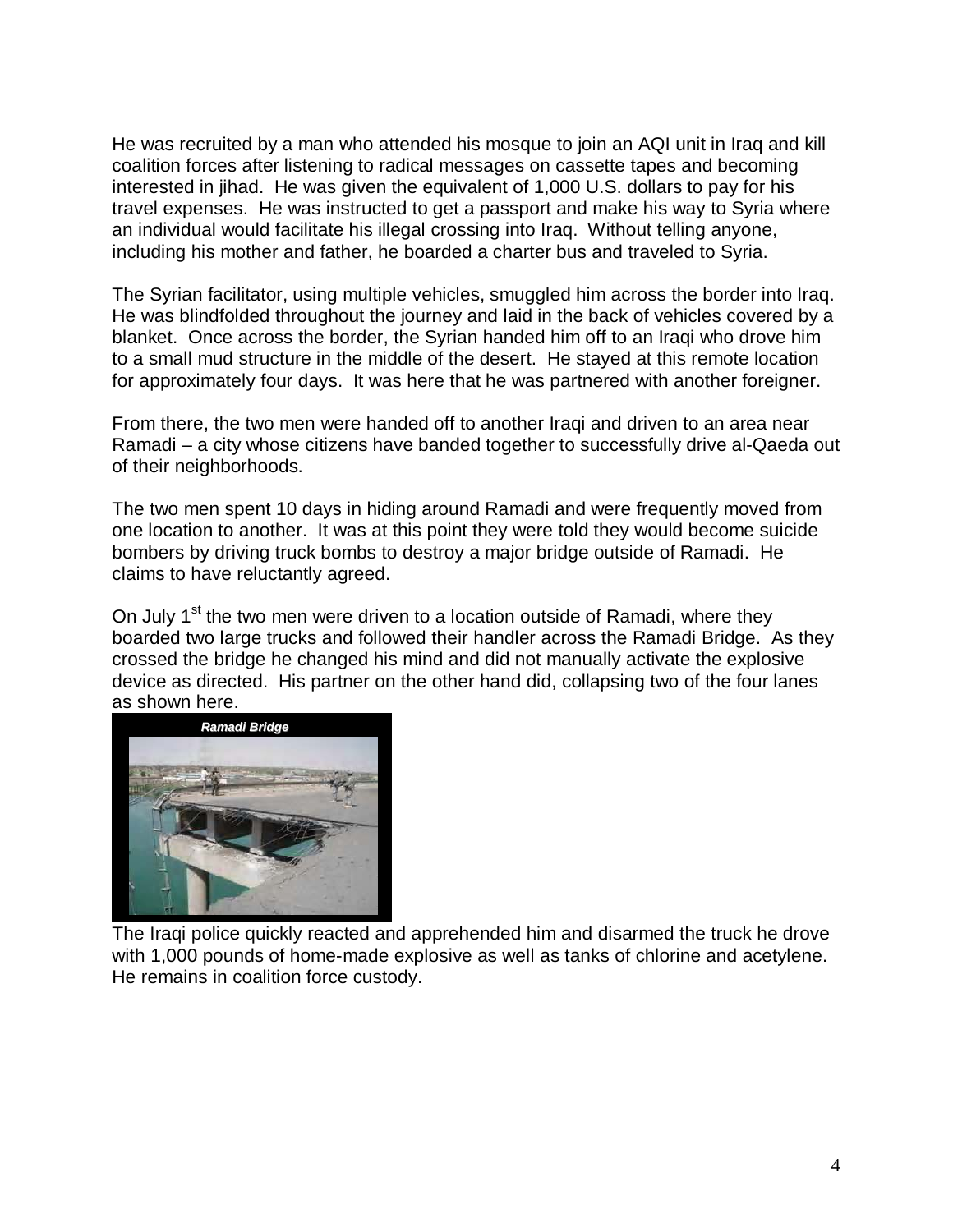

His story is not uncommon. Approximately 60 to 80 foreigners are lured to Iraq every month by al-Qaeda. Approximately 70 percent transit through Syria as he did. Between 80-90 percent of the suicide attacks in Iraq are carried out by foreign-born al-Qaeda terrorists. In the last six months, more than 4,000 Iraqis have been killed or injured by AQI suicide attacks.

The attack on the Ramadi Bridge happened at the same time as Coalition Forces thwarted another al-Qaeda effort to attack Ramadi.



Coalition forces operating near Lake Habbaniyah, three miles southeast of Ramadi, received information from local sources that some 50 al-Qaeda fighters were staging near a marsh. Our forces moved to locate the terrorists, making contact with them in an engagement that lasted two days. The successful operation resulted 35 al-Qaeda terrorists killed and three captured. The terrorists were found carrying al-Qaeda propaganda, with many wearing suicide vests. One of the detainees was carrying a letter warning Ramadi would be attacked unless its residents repented for abandoning al-Qaeda. Also found was a weapons cache and supply of additional suicide vests.

This operation further demonstrated al-Qaeda's efforts to re-assert itself in places like Ramadi, where progress has been made. More importantly this engagement was an example of Coalition Forces operating in areas that have served as al-Qaeda sanctuaries – taking the fight to the enemy before they have the opportunity to strike at innocent civilians in population centers.

While our operations against AQI continue, we are also transitioning to support the Iraqi government in restoring basic services to areas once dominated by AQI.